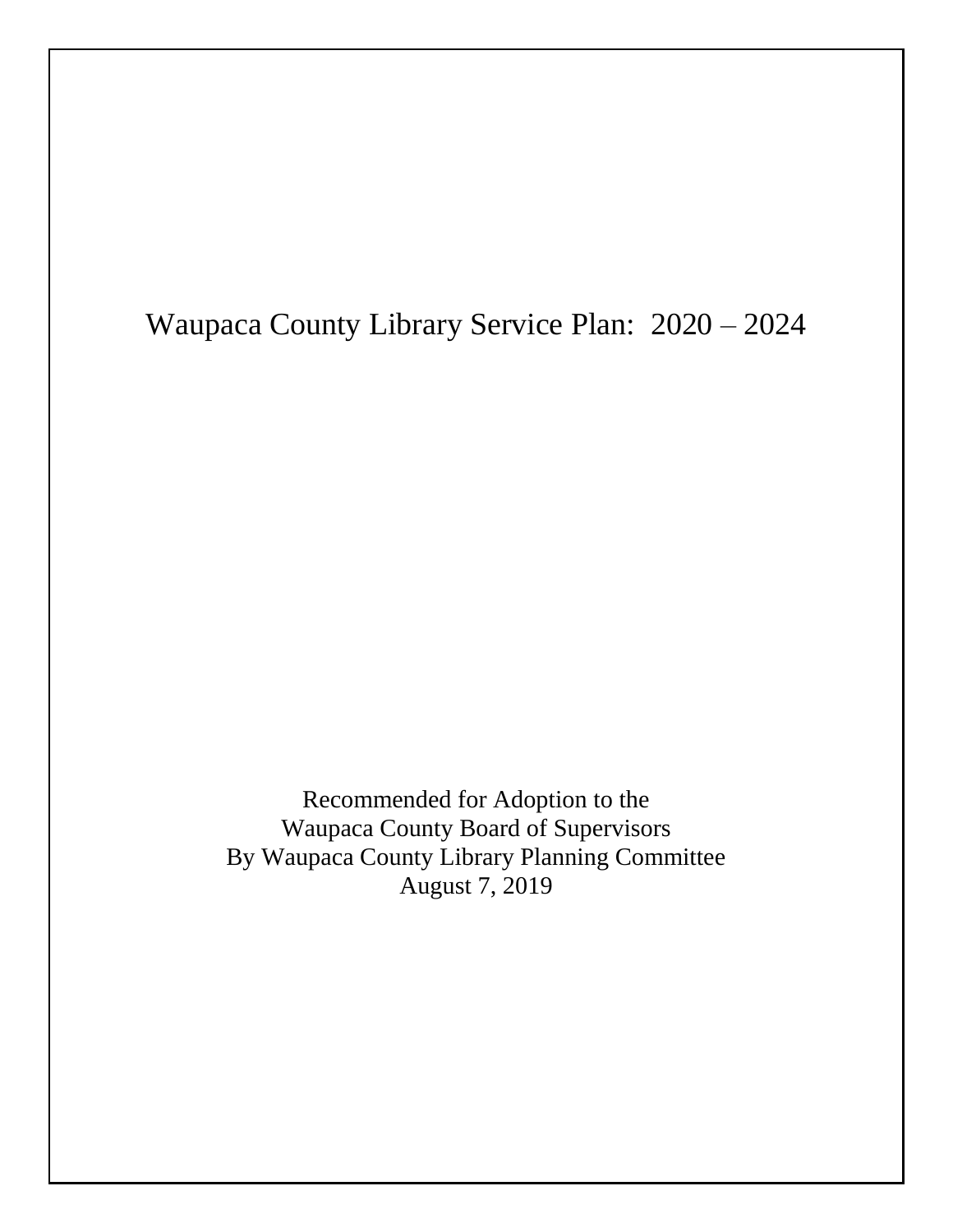# **Waupaca County Library Service Plan: 2020 – 2024**

### **Introduction**

Wisconsin counties that participate in public library systems are responsible for providing library services to county residents who reside outside of communities that maintain their own libraries. Because Waupaca County is a member of the Outagamie Waupaca Library System (OWLS), it is required to engage in regular planning to ensure that county residents have access to adequate library services.

While county library service plans can address any appropriate issues, *Wisconsin Statutes* Section 43.11 requires that the Waupaca County plan address at least the following:

- How public library service will be provided to residents of those municipalities in Waupaca County not maintaining a public library.
- The method and level of funding to be provided by the County in order to implement services described in the plan, including the reimbursement of municipal libraries for providing countywide library service.
- A method for allocating membership on the OWLS Board between Outagamie and Waupaca Counties.

In May 2019, the Waupaca County Board of Supervisors appointed a five-member Library Planning Committee. (See Appendix A.) The Committee developed this plan, held a public hearing, and presented it to the County Board of Supervisors for approval. It is the Committee's intent for this plan to supersede the *Waupaca County Library Service Plan: 2015-2019*.

### **Review of the 2015-2019 County Library Service Plan**

The Library Planning Committee's review of library service in Waupaca County indicates that the 2015-2019 Plan has been generally effective. Public libraries in the county have continued to do a good job of making high quality library services available to all residents of the county. Participation in OWLS has been beneficial for public libraries and library service in the county and OWLS has been effective at coordinating countywide library service. The principles articulated in the 2015-2019 Plan (Appendix B) continue to be valid and have guided the development of this plan.

The 2015-2019 Plan focused on maintaining library funding at 100% of the formula for providing countywide library service, a threshold first achieved in 2014 and successfully maintained through 2019.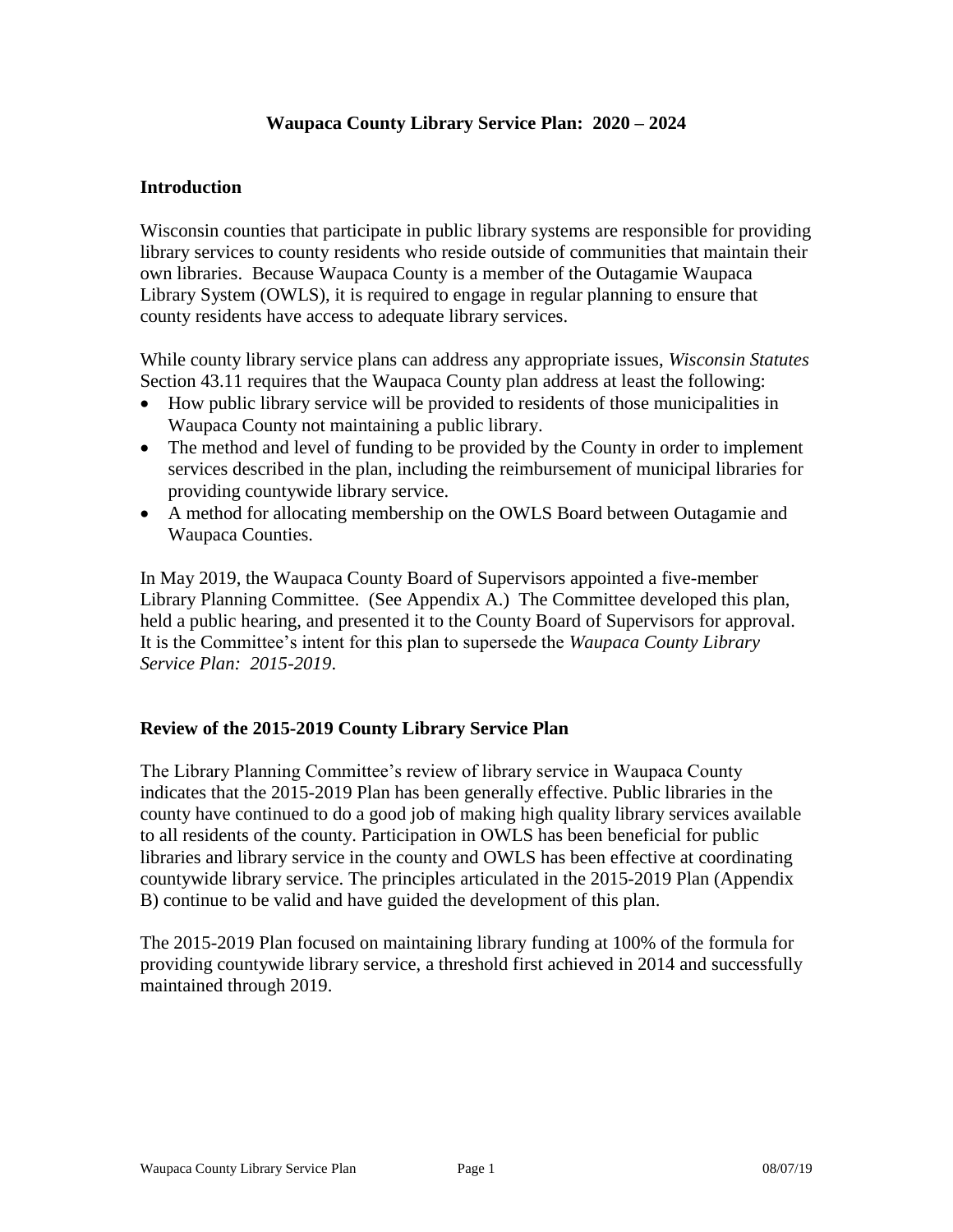# **History of Funding**

Due to a change in funding methodologies that occurred in 2000, libraries were being funded at different percentage levels. The 2000-2004 Plan attempted to hold libraries harmless by freezing payments to libraries with higher funding levels and increasing payments to libraries with lower funding levels. While this approach helped, there was still a large variation in funding levels among libraries.

Because it was not equitable for some libraries to be receiving reimbursements at a higher level than other libraries, the County Finance Committee directed that the distribution of funds to libraries be reviewed and that libraries be brought "to equity by the 2007 budget year." Consequently, the 2005-2009 Plan included a funding methodology that was more aggressive in moving libraries to the same funding percentage, and beginning in 2007 all libraries were funded at the same percentage level (82%) of the county funding formula.

This action required significant cuts in funding to some libraries. In 2005, the Marion library received a cut, and the Fremont, New London, Scandinavia, and Weyauwega libraries did not receive funding increases. In 2006, the Fremont and New London libraries received funding cuts, and the Scandinavia and Weyauwega libraries did not receive increases. In 2007, the New London, Scandinavia, and Weyauwega libraries all received funding cuts.

The biggest challenge for Waupaca County in the 2010 to 2014 Plan was to make better progress toward the goal of reimbursing municipal libraries at 100% of the funding formula for providing countywide public library service. Failure to fully compensate libraries for the county service they provide contributes to disparity in the levels of support for library service between municipalities with libraries and the remainder of the county. A result of receiving less than 100% funding is that municipal residents provide higher levels of support to subsidize the use of their libraries by non-residents.

Beginning in 2010 the budget request contained an amount sufficient to increase the overall funding level by 3% each year in order to fund all libraries at the 100% level by 2014.

| Year:                 | 2010 | 2011 | 2012 | 2013 | 2014-2019 |
|-----------------------|------|------|------|------|-----------|
| <b>Funding Level:</b> | 88%  | 91%  | 94%  | 97%  | 100%      |

The 2015-2019 Plan maintained the same formula, and all libraries were funded at 100% for those five years.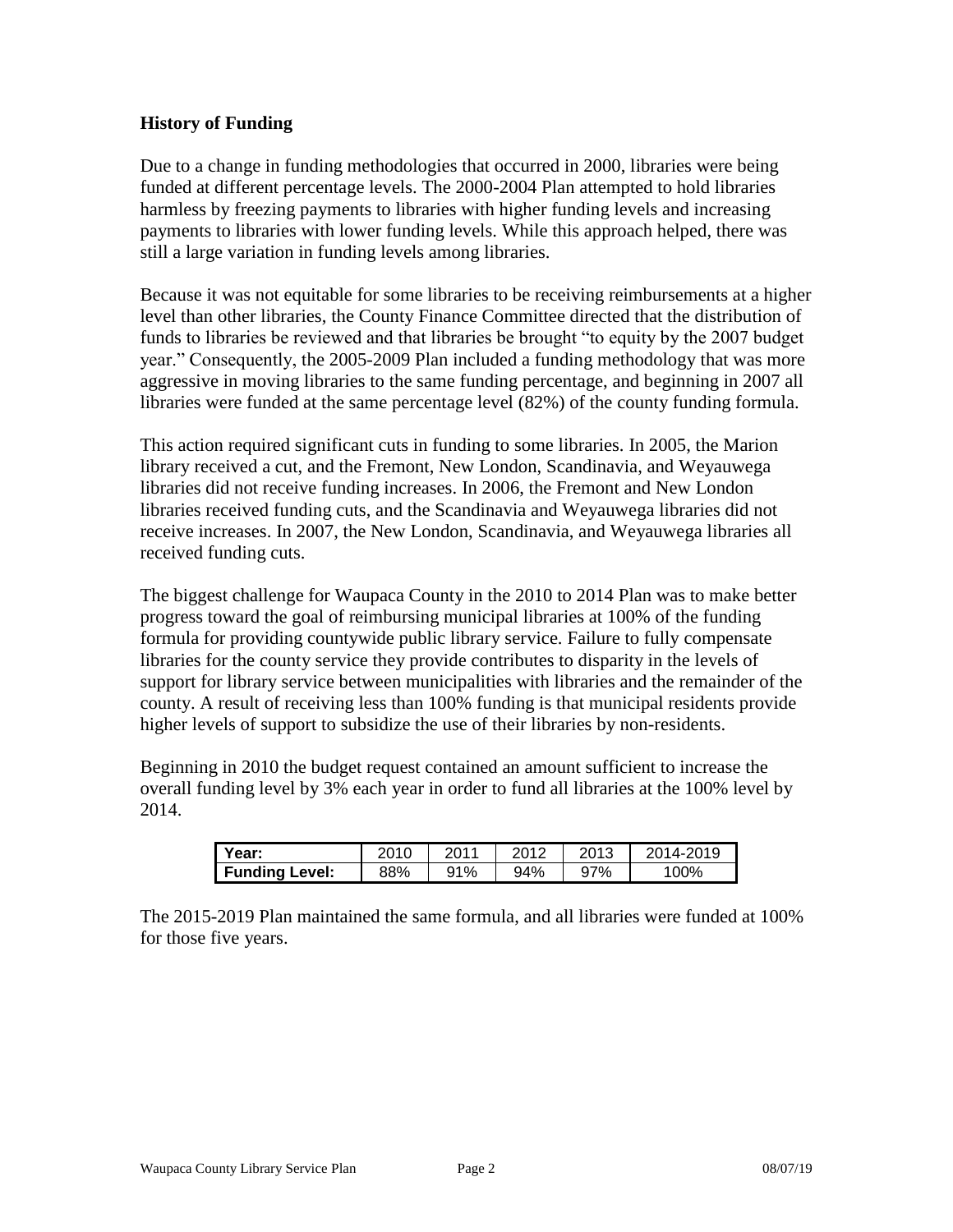### **Rationale for the 2020-2024 Plan**

The Planning Committee has concluded that the current system of paying for library services (i.e., residents of communities with libraries support them through their local property taxes, and all other county residents pay for library service as part of their county taxes) has been fair and equitable for all parties. However, the Committee believes that the formula for determining a library's cost of service provided to the county should be updated to reflect changes in library service and use due to the increasing availability and high demand for digital resources which allow patrons to make use of library collections without visiting the library building.

Equitable funding for library service is a priority. Consequently, the Committee recommends that the county funding level be maintained at 100% funding of physical circulation for the duration of this plan. Furthermore, the Committee recommends phasing in reimbursement for electronic circulation over the next five years. Because library reimbursements are exempt from the county's levy limits, Waupaca County is in a position to provide full funding to municipal libraries without any impact on other county programs.

However, the Committee fully understands the economic difficulties facing all levels of government and that the recommended funding methodology is only possible because of the levy exemption. It is understood that should library payments no longer be exempt from county levy limits the recommended funding methodology would need to be revisited.

As in the past, it is also recommended that OWLS continue to be the agent to coordinate the annual budget process.

Municipalities have the authority to appoint up to two non-residents to serve on their library boards. Section 43.60 Wisconsin Statutes also allows counties to appoint up to 5 additional members to municipal library boards, depending on how much of a library's total funding is provided by the county. The Committee agreed that the Plan should strongly encourage, but not mandate, the appointment of non-residents, especially those from the towns making the greatest use of the library, to local library boards. Local libraries should also be encouraged to include youth members on their boards.

The Committee also discussed another issue facing some Waupaca County public libraries. Libraries in municipalities located near the county line sometimes provide significant levels of service to residents of other counties without adequate compensation.

The committee recommends the following funding methodology, which is based on a modification of the statutory funding formula and which assumes that the amount the county taxes for library payments continues to be exempt from the county's levy limits.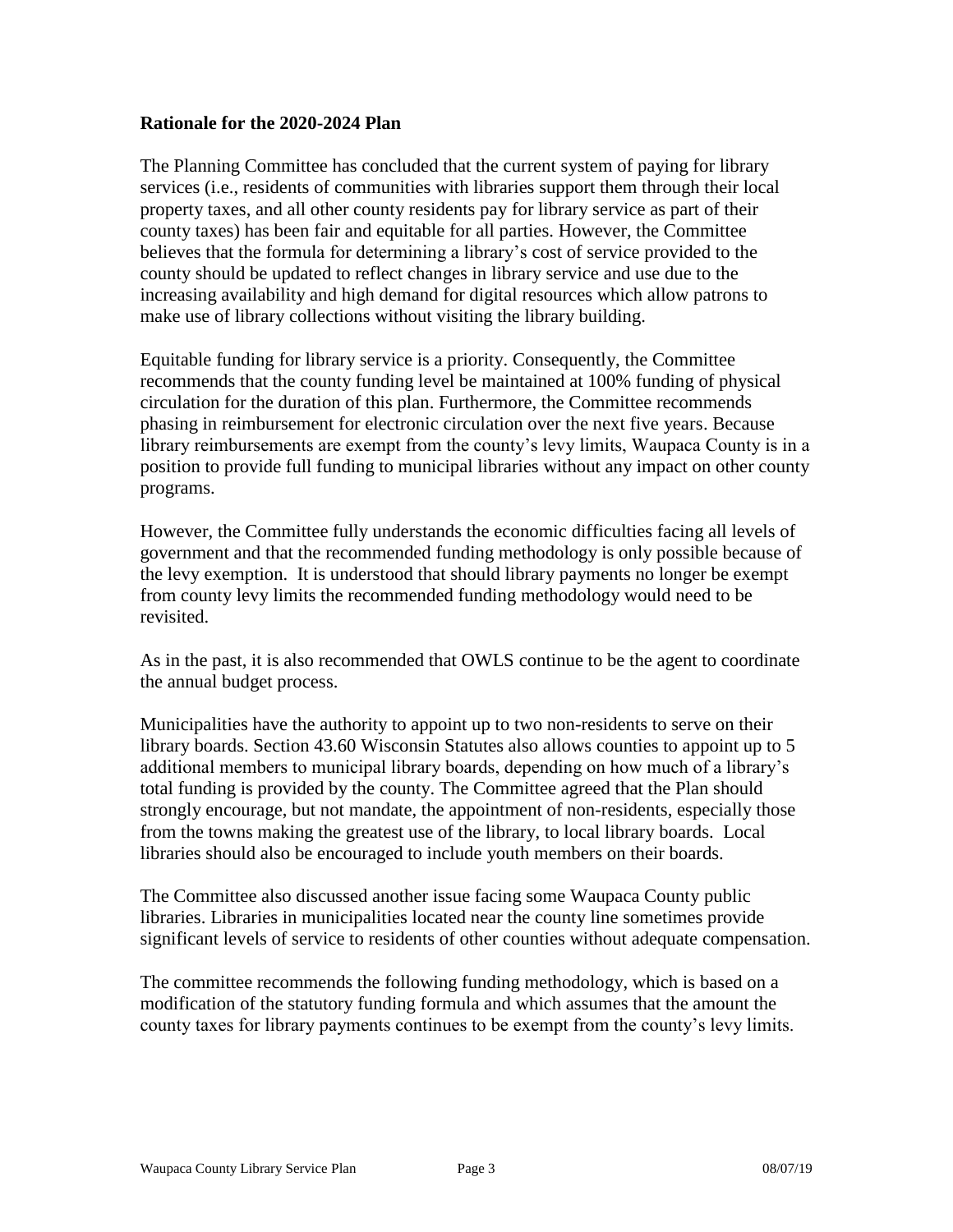# **Recommended Funding Methodology**

- 1. Determine Each Library's Cost of Service
	- a. A library's total operating expenditure in a given year, less capital expenditures, rent, or net lease costs, and expenditures from federal sources, fines, fees, gifts, grants, or donations, is divided by the total number of items loaned (i.e., circulation) during the same year to determine the library's cost per loan.

Beginning with the 2020-2024 plan, electronic circulation will be included as part of the total circulation provided by a library if that library includes an amount in its annual operating budget to purchase or lease items in electronic format.

An electronic circulation is defined as an individual electronic file made available for a limited, defined time period on an electronic device. As such "uses" or "hits" of electronic databases or similar files will not be considered "circulation." In order for an electronic circulation to count for reimbursement, OWLS must be able to obtain data from the content vendor that identifies the user's municipality.

- b. A library's cost per loan is multiplied by its number of loans to county residents living in jurisdictions that do not maintain libraries to determine the library's cost of service provided to the county.
- 2. This plan recommends continuing funding at 100% of the formula for circulation of physical items and phasing in any change in funding related to electronic circulation at a rate of 20% per year.

| Year:                                        | 2014-2019 | 2020       | 2021 | 2022 | 2023 | 2024 |
|----------------------------------------------|-----------|------------|------|------|------|------|
| <b>Funding level for</b><br>physical circ:   | 100%      | 100%       | 100% | 100% | 100% | 100% |
| <b>Funding level for</b><br>electronic circ: | 0%        | <b>20%</b> | 40%  | 60%  | 80%  | 100% |

- 3. Determine Each Library's Payment
	- a. Each library's payment will be determined by multiplying its cost of county service by the funding level for the particular budget year.
	- b. Each library's payment under the county formula will be compared to the statutory minimum funding level for that library. If a library's funding under the county's formula is less than the required state minimum, its appropriation will be increased to the required minimum amount.
- 4. Annually, OWLS will coordinate the budget request process and will submit a budget request equaling the total of the payment amounts for all county libraries.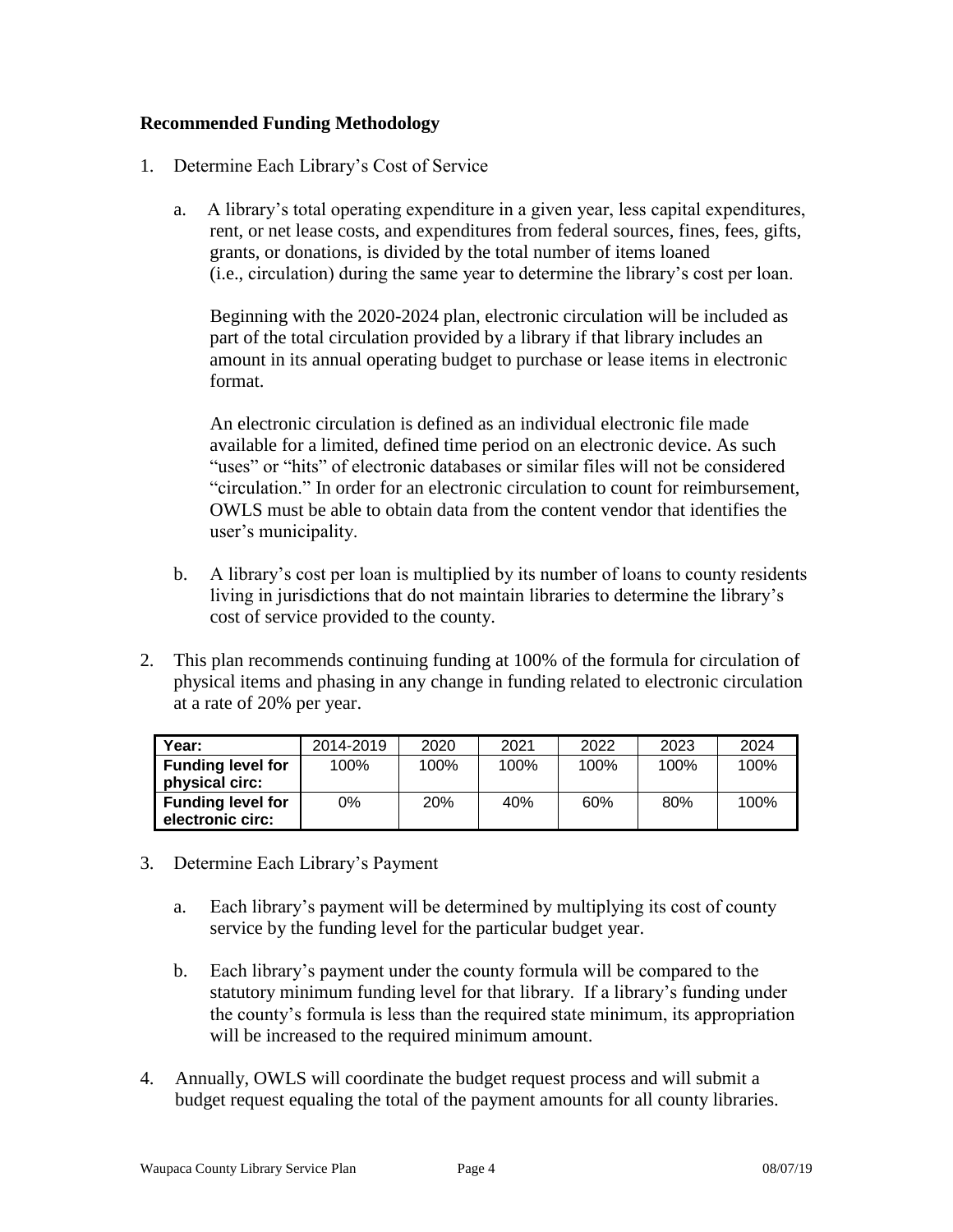5. The OWLS Board will monitor the effectiveness of this funding methodology and recommend any changes to Waupaca County. In 2024, this methodology will be evaluated by the next County Library Planning Committee.

# **Goals and Objectives**

Goal A: To continue membership in OWLS in order to ensure that all residents of Waupaca County have access to all library services provided by all public libraries in the county and library system.

### Objectives:

- 1. Waupaca County shall regularly meet all statutory requirements in order to continue its membership in OWLS. (2020-2024)
- 2. Waupaca County shall regularly appoint five members to the OWLS Board in accordance with this plan and with Section 43.19, *Wisconsin Statutes.* (2020-2024)
- 3. Waupaca County shall designate the OWLS Board to coordinate the implementation of countywide library services. (2020-2024)
- 4. Waupaca County shall encourage all municipal libraries in the county to continue their memberships in OWLS. (2020-2024)
- 5. OWLS shall continue working with neighboring systems and counties to resolve intersystem service inequities so that Waupaca County libraries are compensated adequately for providing services to residents of other systems. (2020-2024)
- Goal B: To compensate public libraries at 100% of the funding methodology included in this plan for providing service to county residents residing in jurisdictions without local libraries.

#### Objectives:

- 1. OWLS shall annually collect circulation and expenditure data from municipal public libraries in the county and prepare a library budget request based on the County's funding methodology. (2020-2024)
- 2. OWLS shall annually submit the library budget request to Waupaca County in accordance with county and statutory deadlines. (2020-2024)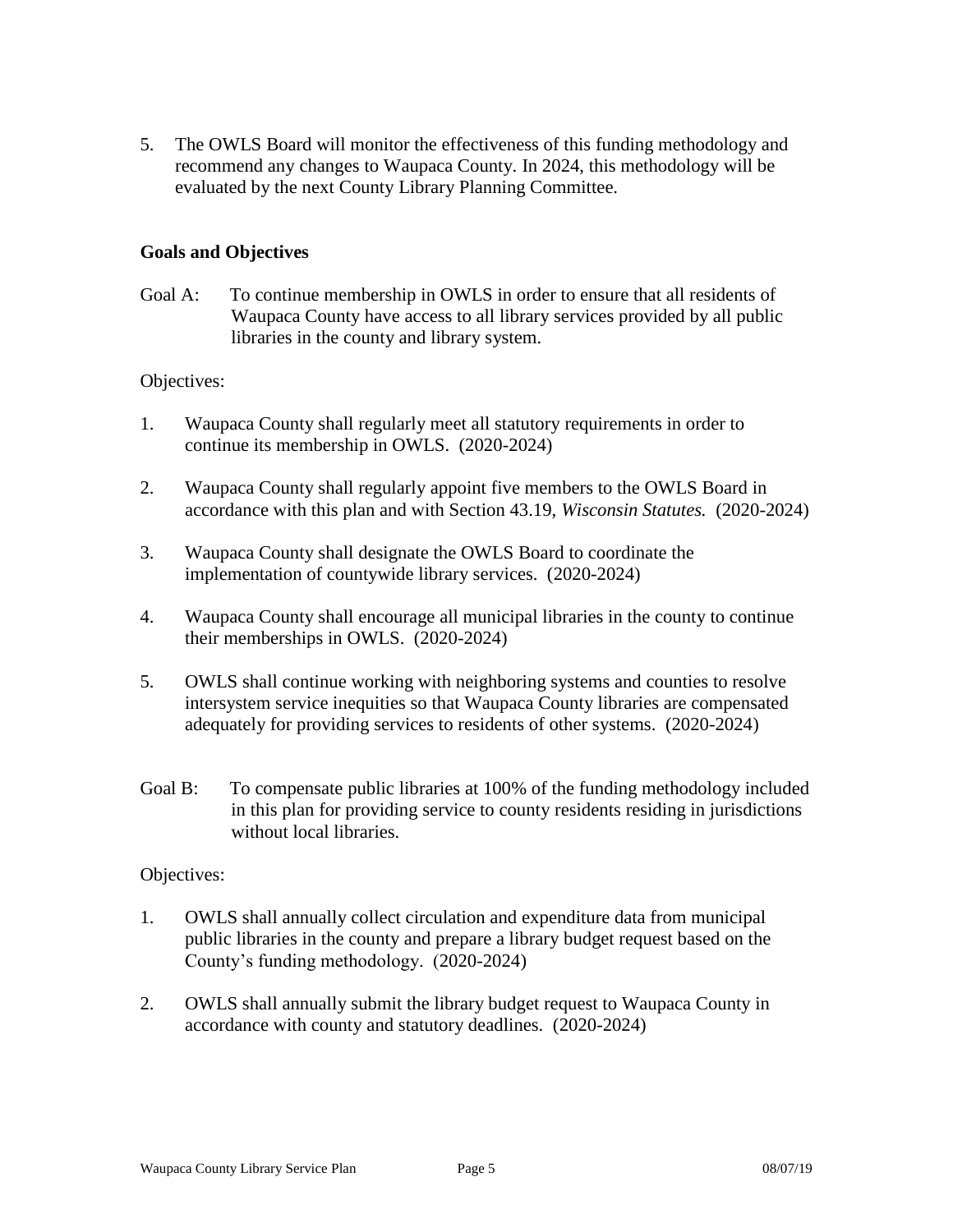- 3. Waupaca County shall annually appropriate funding to compensate municipal libraries for providing services to residents of jurisdictions without local libraries. (2020-2024)
- 4. Waupaca County shall pay its annual library appropriation to OWLS for distribution to the appropriate municipal libraries. (2020-2024)
- Goal C: To engage in continuous planning and education regarding the provision of public library services to Waupaca County residents.

## Objectives:

- 1. The OWLS Board shall annually review this plan and shall forward to the County Board any recommended revisions. (2020-2024)
- 2. The County Board shall appoint a library planning committee to revise this plan or develop a new county library service plan whenever warranted. (2020-2024)
- 3. The County Board shall appoint a library planning committee to revise this plan or develop a new county library service plan. (2024)
- 4. OWLS shall annually contact library directors and county officials to inform them of options for appointing non-residents and youth to local library boards and shall encourage them to make such appointments. (2020-2024)
- 5. OWLS shall regularly provide detailed statistical information to all municipal libraries about services provided to residents of all jurisdictions within the county. (2020-2024)
- 6. Waupaca County shall encourage all municipal libraries in the county to regularly share information with town and county officials about library use by their constituents. (2020-2024)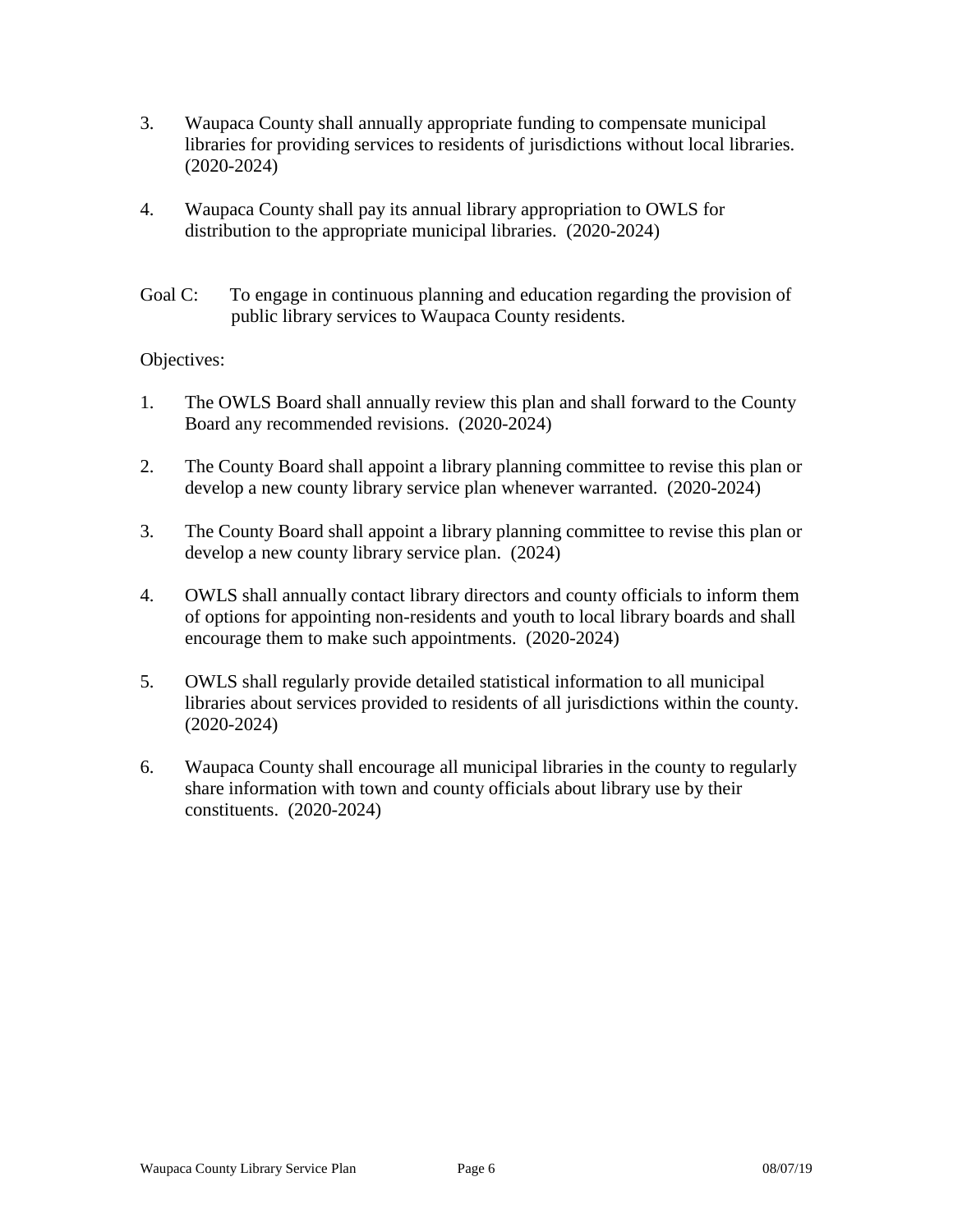## **Appendix A**

### **Waupaca County Planning Committee Members Appointed May 2019**

### Committee Members

Peg Burington Waupaca Area Public Library 107 South Main Street Waupaca, WI 54981

Patricia Craig E6384 State Road 54 New London, WI 54961

Joseph McClone N2514 Melody Lane Waupaca, WI 54981

Sue Vater Olsen Scandinavia Public Library P.O. Box 157 Scandinavia, WI 54977

Frank Zaboj 405 South Mill Street Weyauwega, WI 54983

### Support for Committee

Bradley Shipps Outagamie Waupaca Library System 225 North Oneida Street Appleton, WI 54911